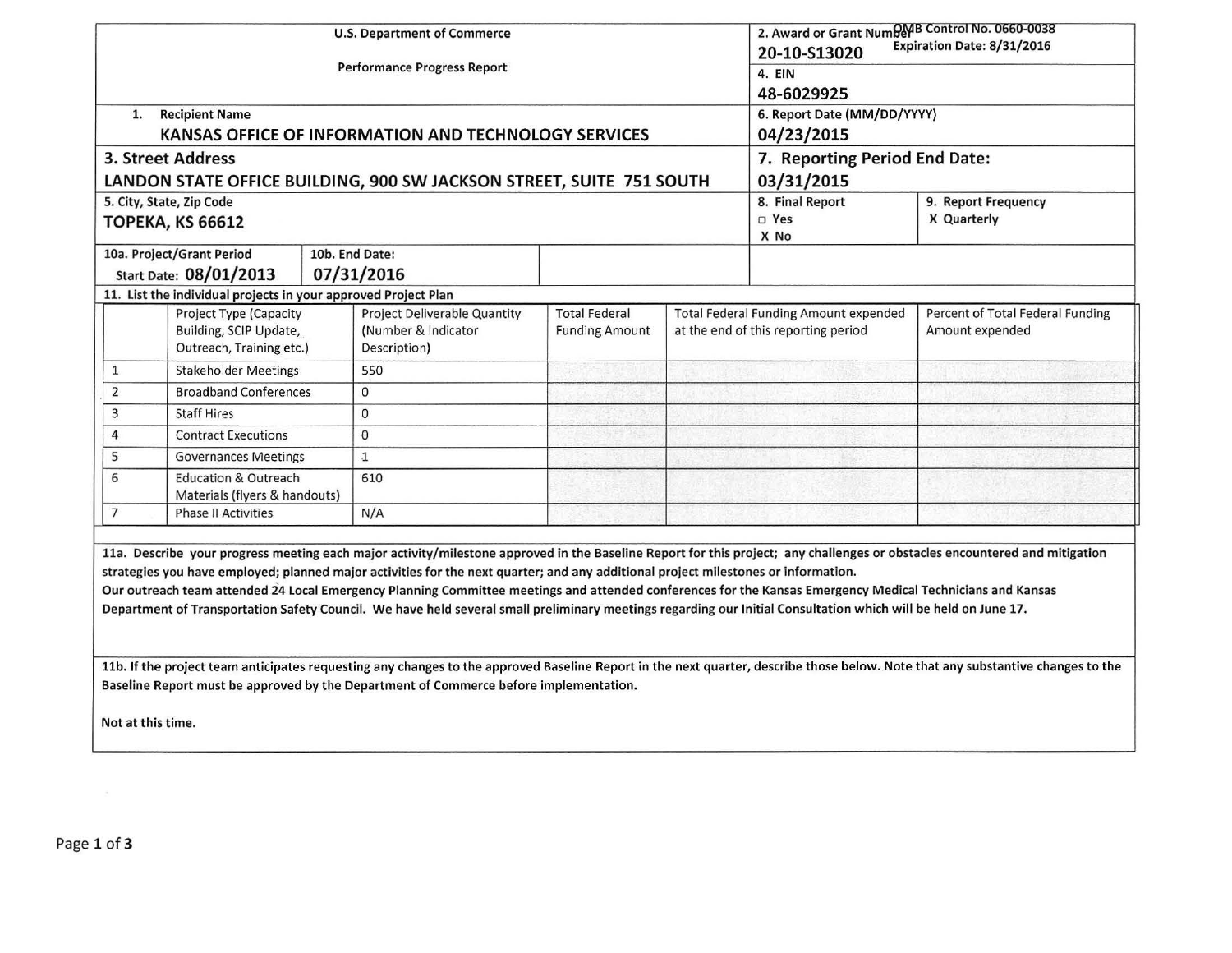llc. Provide any other information that would be useful to NTIA as it assesses this project's progress.

We are actively pursuing coordination with public safety partners in other states to enhance our broadband outreach and border coordination.

lld. Describe any success stories or best practices you have identified. Please be as specific as possible.

We have been working with our regional partners in attending their initial state consultation in preparation for our initial consultation meeting which will be held on June 17. This quarter we attended the after action meeting in Colorado and will attend the April *ih* meeting in Missouri.

## 12. Personnel

12a. If the project is not fully staffed, describe how any lack of staffing may impact the project's time line and when the project will be fully staffed.

12b. Staffing Table

| <b>Job Title</b>                   |                                                                                                                                                                                                                                        |                  | FTE %           |                                                      | Change     |            |                        |                        |                        |
|------------------------------------|----------------------------------------------------------------------------------------------------------------------------------------------------------------------------------------------------------------------------------------|------------------|-----------------|------------------------------------------------------|------------|------------|------------------------|------------------------|------------------------|
| <b>SWIC</b>                        |                                                                                                                                                                                                                                        |                  |                 | Provide oversight of all SLIGP project activities    |            |            |                        |                        | No change              |
| <b>OEC Trainer</b>                 |                                                                                                                                                                                                                                        | .54              |                 | Dissemination of SLIGP information to general public |            |            |                        |                        | No Change              |
| <b>OEC Trainer</b>                 |                                                                                                                                                                                                                                        | .54              |                 | Dissemination of SLIGP information to general public |            |            |                        |                        | No change              |
| Outreach Coordinator               |                                                                                                                                                                                                                                        |                  |                 | Education & outreach of PSBN to general public       | No change  |            |                        |                        |                        |
| <b>Outreach Coordinator</b><br>1.0 |                                                                                                                                                                                                                                        |                  |                 | Education & outreach of PSBN to general public       | No change  |            |                        |                        |                        |
| <b>Grant Administrator</b>         |                                                                                                                                                                                                                                        |                  |                 | Administer SLIGP grant                               | No change  |            |                        |                        |                        |
|                                    | 13. Subcontracts (Vendors and/or Subrecipients)                                                                                                                                                                                        |                  |                 | Add Row                                              |            | Remove Row |                        |                        |                        |
|                                    | 13a. Subcontracts Table - Include all subcontractors. The totals from this table must equal the "Subcontracts Total" in Question 14f.                                                                                                  |                  |                 |                                                      |            |            |                        |                        |                        |
| Name                               | Subcontract Purpose                                                                                                                                                                                                                    | Type             | RFP/RFQ         | Contract                                             | Start      | End        | <b>Total Federal</b>   | <b>Total Matching</b>  | Project and % Assigned |
|                                    |                                                                                                                                                                                                                                        | (Vendor/Subrec.) | Issued<br>(Y/N) | Executed<br>(Y/N)                                    | Date       | Date       | <b>Funds Allocated</b> | <b>Funds Allocated</b> |                        |
| <b>TBD</b>                         | Program Development<br><b>Information Gathering</b><br>Legal Assistance<br>Assistance as Required                                                                                                                                      | Vendor           | N               | N                                                    | <b>TBD</b> | <b>TBD</b> | \$863,593              | \$0                    |                        |
|                                    |                                                                                                                                                                                                                                        |                  |                 | Add Row                                              |            | Remove Row |                        |                        |                        |
|                                    | 13b. Describe any challenges encountered with vendors and/or subrecipients.                                                                                                                                                            |                  |                 |                                                      |            |            |                        |                        |                        |
|                                    | We have been contacted by multiple vendors in the telecommunications industry and have been advising them to contact FirstNet. How or when will the vendors be<br>approached with the proper process to become a part of the equation? |                  |                 |                                                      |            |            |                        |                        |                        |

Page 2 of 3